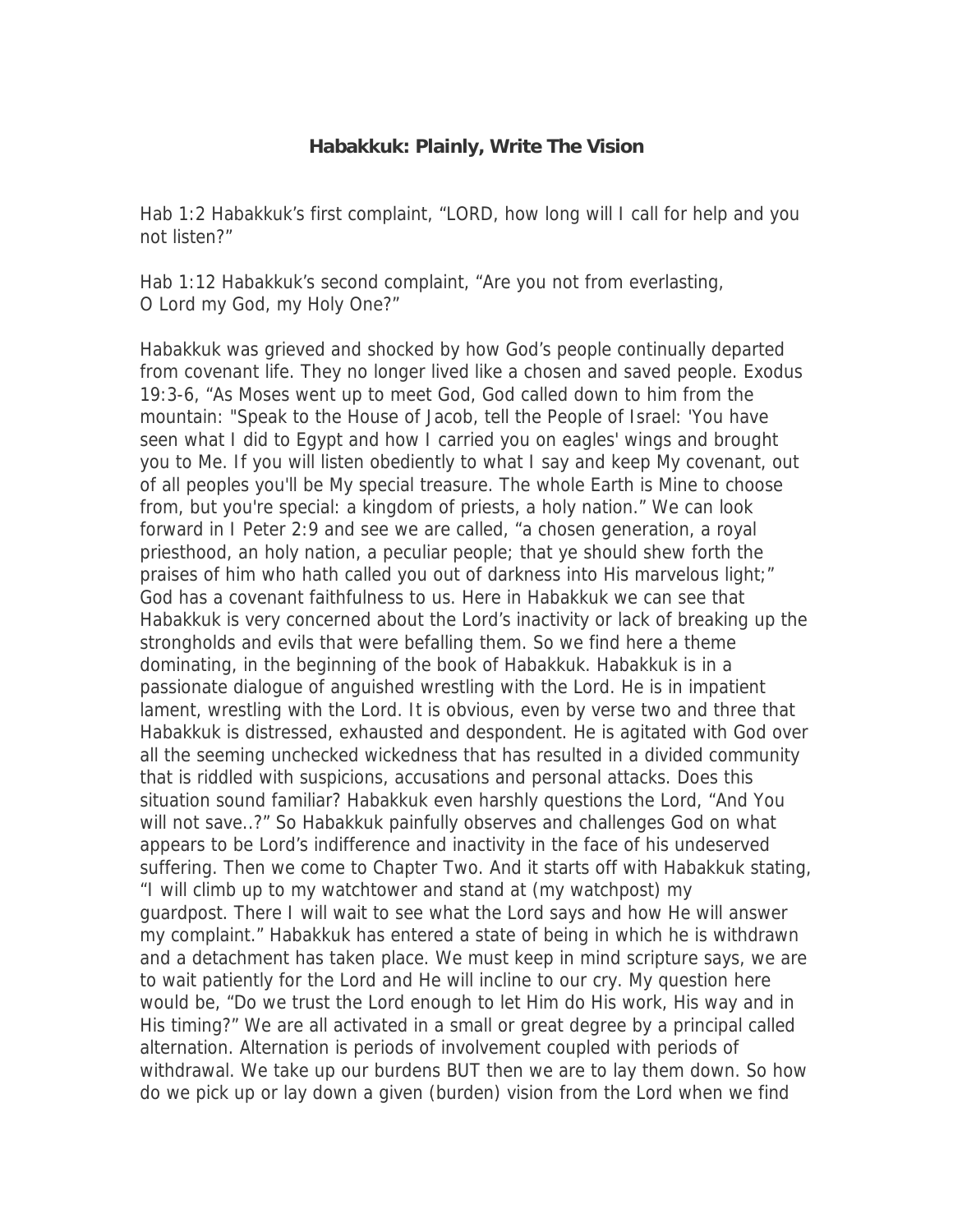ourselves working and then resting, in this constant interchanging state we call alternation? Alternation is the rhythm of our existence as humans, but God's ways are higher than our ways. Here starting in Habakkuk 2:1, Habakkuk begins the process of going from worry, wrongful anxiety, frustration, condemnation, feelings of judgment, mayhem and abandonment to using a Godly principal, a tool, by which he is able to lift his sight above the mayhem, above the normal things that are seen, above all the hub-bub, so that he may get a new perspective from a new higher point of view. We as humans, as Christians, have to remember that **God is not only in history, He is above history. He is The Alpha and The Omega. We are in history, but God is not only part of it, in it and through it, God is above it. Higher than it!** We as humans are involved in the necessity of our time and space relationships. We find it difficult to decipher the meaning of our personal struggles, our corporate struggles, and our friends and loved ones struggles... We find deciphering the troubles of our current times profoundly complex and above our complete understanding. We see through a glass darkly as Corinthians says. If however we could be lifted out of this complex, even for a brief moment, to gain some profound perspective, then we might just be able to see more of the whole picture, through the eyes of God. We are to have a quiet confidence. A confidence that waits patiently on God, with a full and complete trust in Him. Now we come to verse two… "And the Lord answered me: "Write the vision; make it plain on tablets, so he may run who reads it. For still the vision awaits its appointed time; it hastens to the end—it will not lie. If it seems slow, wait for it; it will surely come; it will not delay." Habakkuk 2:2-3 (ESV). Note the KJV says, "that he may run that readeth it." And the Amplified says, "Write the vision and engrave it so plainly upon tablets that everyone who passes may [be able to] read [it easily and quickly] as he hastens by. For the vision is yet for an appointed time and it hastens to the end [fulfillment]; it will not deceive or disappoint. Though it tarry, wait [earnestly] for it, because it will surely come; it will not be late on its appointed day." The CEB, Common English Bible, says "…make it (so) plain upon a tablet (so) that a runner can read it." One who is passing by quickly. **It is not a place to dwell, but rather a place to read and proceed.**

The Vision that we have is limited to and is rooted in our perceived reality. God's vision is in His reality and His vision is reality. His vision will come to pass. When God shares His vision with us, we are to write it and write it plainly. And once we have a vision from the Lord, we as humans have to figure in (factor in) the exponential factor of God-at-work and how He leads us to supernatural results… Our vision needs to be specific, people oriented, positively embracing the future and be coupled with faith, hope and trust in the Lord that He will do what He said He will do. Do we trust the Lord..? Or do we fear that He will fail us, in a place where we find ourselves speaking it and not writing it as He commands us to do**? If we have a vision we are to write it and make it plain, so there**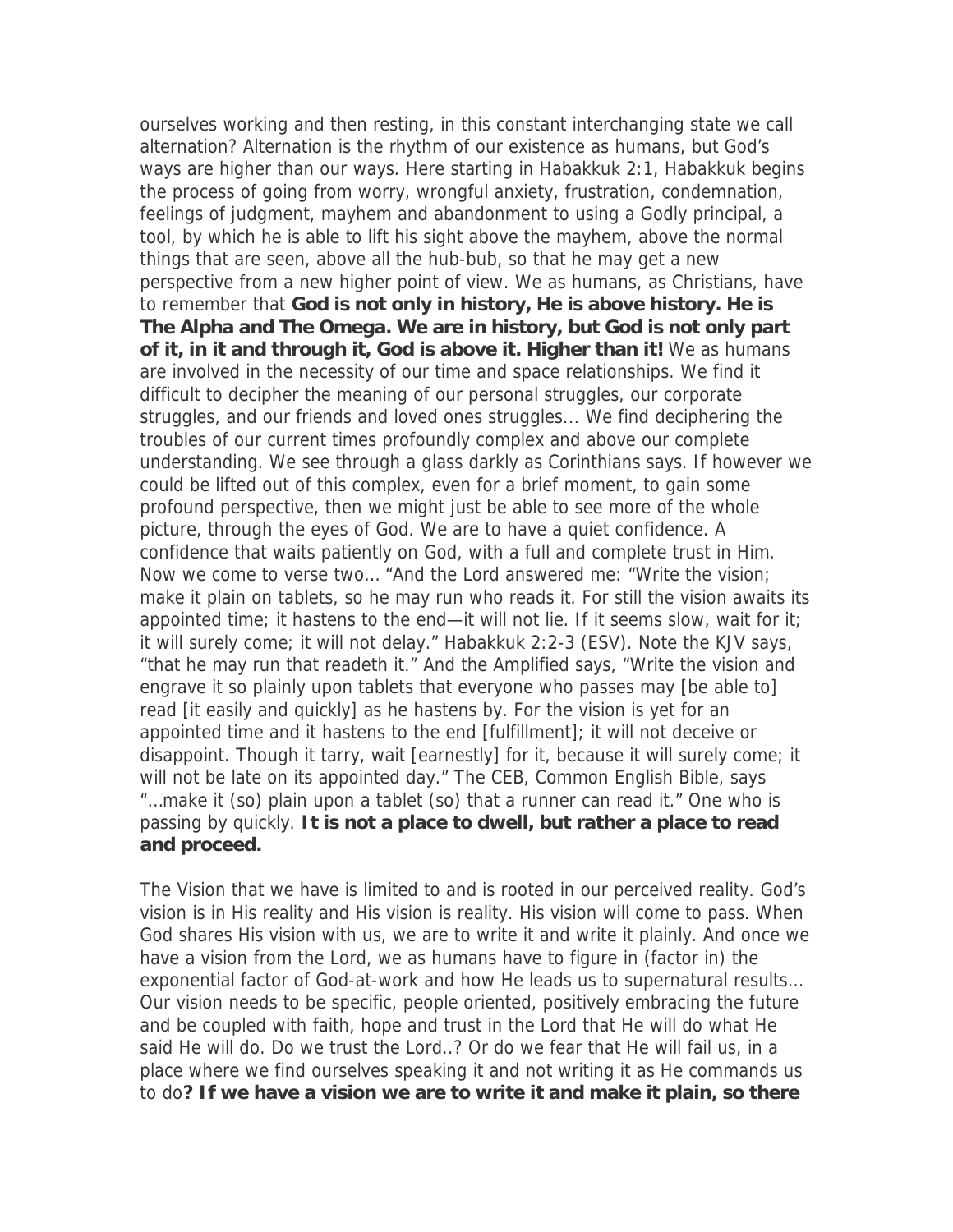**is no confusion or excess time wasted** babbling, where we are supposed to be filling our time with empowering, equipping, encouraging, exhorting in love, fellowship, the breaking of bread, the Word, fellowship and in songs of praise. God is sovereign in word as well as in deed and His revelation cannot be forced. **We can't force His revelation!**

The term watchpost or watchtower used here for Habakkuk is a military term that is used to depict Habakkuk as a watchman. A watchman who is on the lookout for a word from God… Vision is specific. It is goal-oriented and plain written text that it may produce qualitative and quantitative results.**When a vision gets personified in writing, not so much in word, it walks in the Spirit of Excellence, in the full faith and trust in the Lord.** As Christians, we must keep in mind… It is not by our strength, but His. What does God's word tell us to do? What does God's word say will happen if we don't? Proverbs 29:18, **"Where there is no vision, the people perish:** but he that keepeth the law, happy is he." KJV. The ESV says, **"If people can't see what God is doing, they stumble all over themselves; But when they attend to what He reveals, they are most blessed."**

My objective here is to articulate the meaning of this writing in Habakkuk and demonstrate the uplifting elements found within this writing, to inspire us, the listeners, to embrace these revolutionary life-changing aspects of this writing. We have a team that is working together and we are to stick with the written vision, even though it may take longer than expected. If we look at verse four we see what The Lord discloses as the essential distinction between the wicked and the righteous. The wicked are puffed up by vanity and what they try to make happen, through boasting and pride. They take the path that leads to death and defeat. However the righteous, write the vision, make it plain, trust in the Lord and by faith take a path that leads to life and victory. A vision written "so plain that a runner passing by could read it." Another version says that it must be so clear that a passerby can read it swiftly and without difficulty. **We aren't to dwell, but to write it and do it! If it is the vision of the Lord, it has a guaranteed, appointed time of fulfillment.**

**At this point in this message and in our reading, this should mark a significant turning point in our personal struggle to spend so much time explaining aspects of a vision. We should be spending our time running with it, while not berating our current position or stature, not questioning what the Lord has done and is doing. Standing on who we are in and through Christ. Vision needs to have a solidity that is more than just the Very Temporary Character it is given through a message, a discussion or an encouraging word. Vision should bear upon it a clearly written future that is to be worked towards. A direction! A heading! Not some temporary stimulus, drama or emotion that is**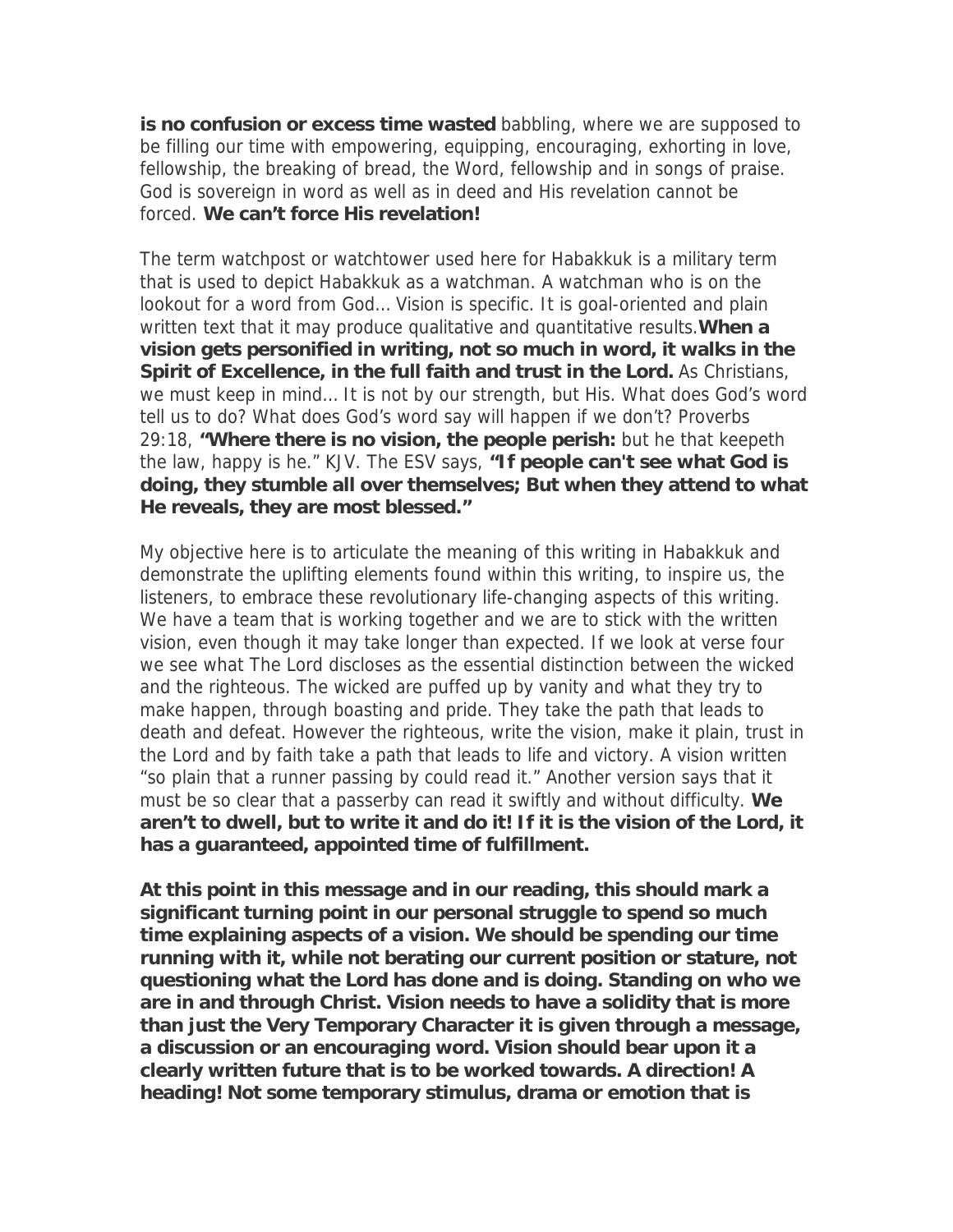**embellished by flattering words, which are likened unto pipe dreams…** In relation to a vision, spoken words, are temporary, humanly things that so easily beset us as humans! Drama, emotions, flattering words… They are all temporary and will not endure. **The written word, unlike the spoken, establishes a concrete point of origin and authenticity that gives an authentic, clear present and future response against anything, anyone or any future unfolding event that could ever possibly arise in opposition.**

**It is in the instance of a commitment of a written vision, we form a covenant, giving the declared counsel of God. Writing a vision is an objective manifestation of divine and righteous intent that will place the vision, the covenant, Out Of Bounds as far as rumor and denial may be concerned. We are to write it out that all may know what it is that He will do, and the writing of it will also protect you yourself in the end, even when it seems that the promises of God are not being fulfilled. We are not to waste our time with foolish contentions and issues.**

Our help and fulfillment rarely comes in accordance with our own timetable. Life is so deeply unified, so interwoven, that **There Are No Solitary, Isolated Events.** All the events of life are intertwined. Unless we were to be able to stand outside of this process called life, outside of all the time and space limitations we have, see and embrace and fully see the fullness of the operations of it all, it is impossible for us to know the divine schedule. We can either wait in rebellion (actively or passively), or resignation, or anticipation… **The waiting of the righteous is expectant, has anticipation and has patiently, trusting, activity that is on-going from within the timetable of God's plan. The things that we do, say and engage in are supposed to be for our or others edification, encouragement or comfort and done out of love, while not dwelling on the past, but on the present, while looking towards the future. We need to have practical unity.** Ephesians 4:29, "Let no corrupt communication come out of your mouths, but only such as is good for building up, as fits the occasion, that it may give peace to those who hear." The God's Word translation says, "Don't say anything that would hurt another. Instead speak only what is good and useful for improvement."

Ephesians 4:17 - Ephesians 5:21 ~~ "**17 Now this I say and testify in the Lord, that you must no longer walk as the Gentiles do, in the futility of their minds. 18** They are darkened in their understanding, alienated from the life of God because of the ignorance that is in them, due to their hardness of heart. **19** They have become callous and have given themselves up to sensuality, greedy to practice every kind of impurity. **20** But that is not the way you learned Christ! — **21** assuming that you have heard about him and were taught in him,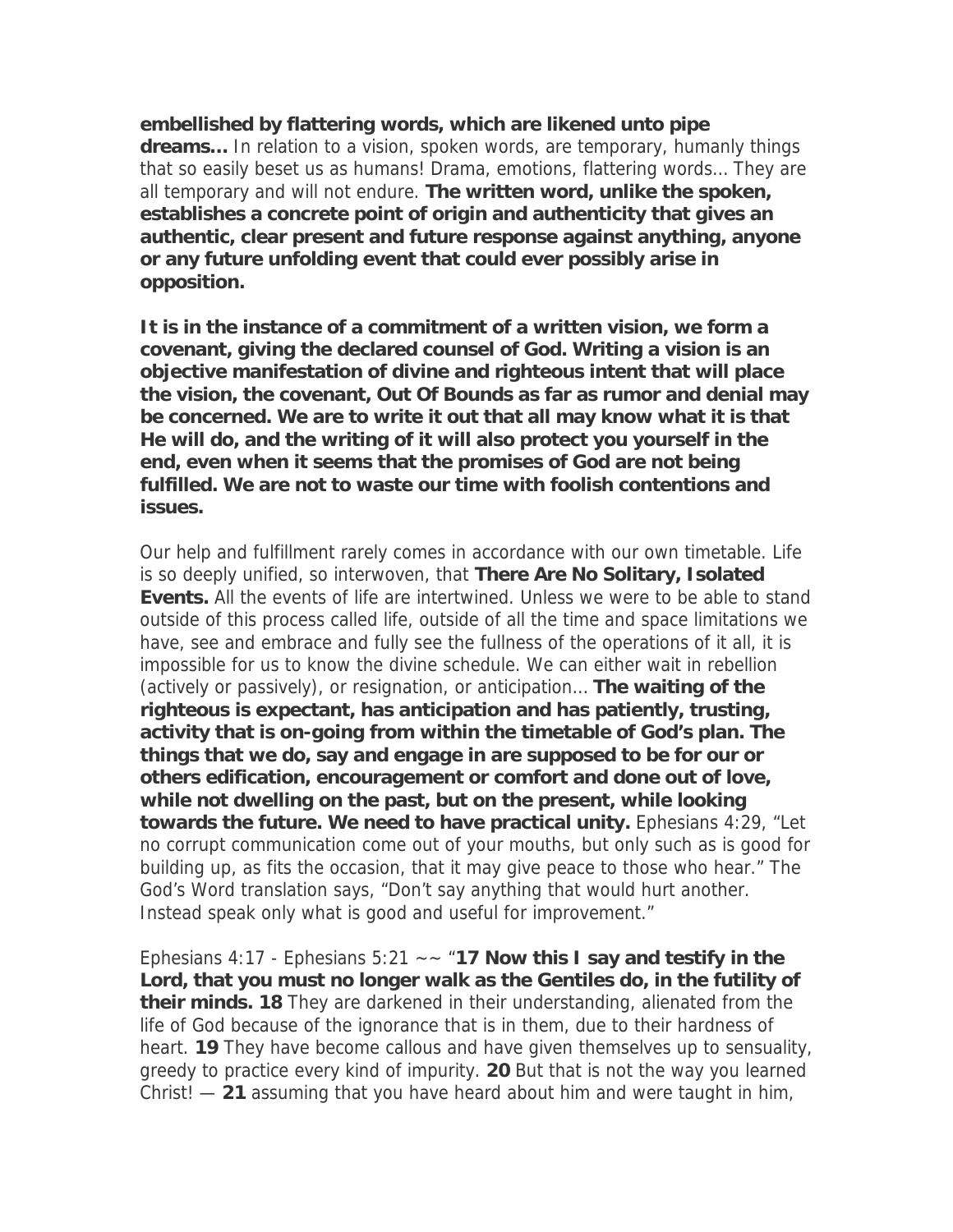as the truth is in Jesus, **22** to put off your old self, which belongs to your former manner of life and is corrupt through deceitful desires, **23** and to be renewed in the spirit of your minds, **24** and to put on the new self, created after the likeness of God in true righteousness and holiness. **25** Therefore, having **put away falsehood**, let each one of you **speak the truth** with his neighbor, for we are members one of another. **26 Be angry and do not sin**; do not let the sun go down on your anger, **27** and **give no opportunity to the devil. 28** Let the thief no longer steal, but rather let him labor, **doing honest work with his own hands,** so that he may have something to share with anyone in need. **29** Let **no corrupting talk come out of your mouths, but only such as is good for building up, as fits the occasion, that it may give grace to those who hear. 30** And **do not grieve the Holy Spirit of God**, by whom you were sealed for the day of redemption. **31** Let **all bitterness and wrath and anger and clamor and slander be put away from you, along with all malice. 32 Be kind to one another, tenderhearted, forgiving one another, as God in Christ forgave you.**

**Ephesians 5: We are to walk in Love:**

**1**Therefore **be imitators of God**, as beloved children. **2** And **walk in love**, as Christ loved us and gave himself up for us, a fragrant offering and sacrifice to God. **3** But sexual immorality and all impurity or covetousness must not even be named among you, as is proper among saints. 4 Let there be no filthiness nor foolish talk nor crude joking, which are out of place, but instead **let there be thanksgiving. 5** For you may be sure of this, that everyone who is sexually immoral or impure, or who is covetous (that is, an idolater), has no inheritance in the kingdom of Christ and God. **6 Let no one deceive you with empty words,** for because of these things the wrath of God comes upon the sons of disobedience. **7** Therefore do not become partners with them; **8** for at one time you were darkness, but now you are light in the Lord. **Walk as children of light 9** (for the fruit of light is found in all that is good and right and true), **10** and **try to discern what is pleasing to the Lord. 11** Take no part in the unfruitful works of darkness, but instead expose them. **12** For it is shameful even to speak of the things that they do in secret. **13** But when anything is exposed by the light, it becomes visible, **14** for anything that becomes visible is light. Therefore it says, "Awake, O sleeper, and arise from the dead, and Christ will shine on you." **15 Look carefully then how you walk,** not as unwise but as wise, **16** making the best use of the time, because the days are evil. **17** Therefore do not be foolish, but **understand what the will of the Lord is. 18** And do not get drunk with wine, for that is debauchery, but **be filled with the Spirit, 19 addressing one another in psalms and hymns and spiritual songs, singing and making melody to the Lord** with your heart, **20 giving thanks always and for everything** to God the Father in the name of our Lord Jesus Christ, **21 submitting to one another out of reverence for Christ."**